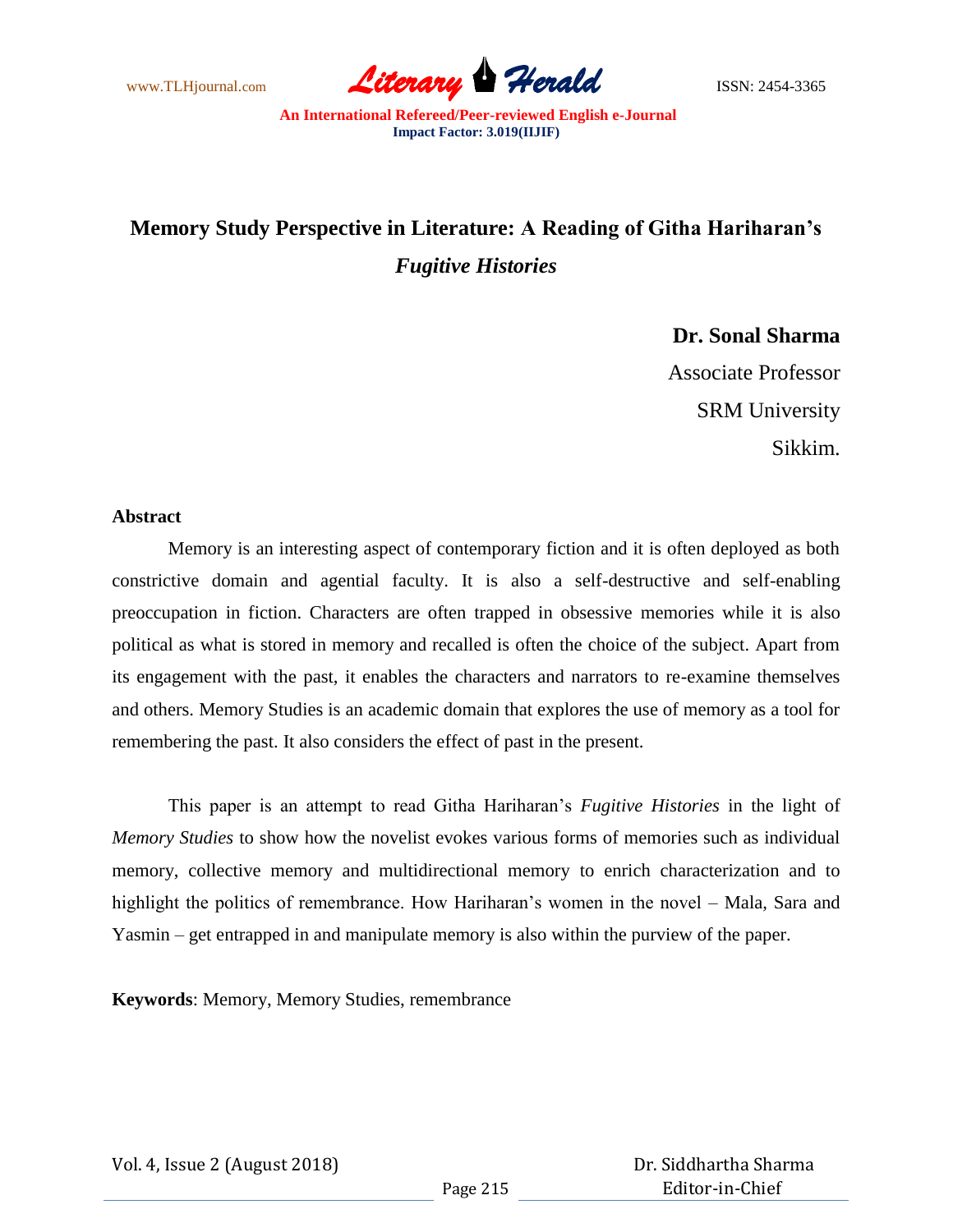

#### **Main paper:**

Githa Hariharan is a distinguished novelist and story teller. She is a feminist and activist. In her novels she has strongly condemned social ills like prejudice, communalism and violence. Her novels express her deep concern for women and children, especially when they are victims of stereotyped social customs and norms.

This research paper endeavours to study the Memory Studies to show how Githa Hariharan evokes various forms of memories such as individual memory, collective memory and multidirectional memory with reference to one of her eminent works "*Fugitive Histories".* It will make a short analysis of Fear. Love. Caste. Violence. Identity to frame a background of my study. The study mainly focuses on How Hariharan"s women in the novel – Mala, Sara and Yasmin – get entrapped in and manipulate memory.

Githa Hariharan, being a feminist, has tried to discover problems of Indian women at the top and tried to liberate them from various bondages like patriarchy, and other rigid social customs. Githa Hariharan" s novel "*Fugitive Histories*" (2009) is based on the sensitive Godhra communal riots and its outcome. Godhra, a city of the Indian State of Gujarat, that became the part of all Indian newspapers on February 28, 2002 because of communal riots in the city. "Godhra is a Muslim locality". In the days and week that followed, the Muslims of Gujarat became the target of brutal violence. The statement of survivors, eyewitnesses and relief workers suggests that state officials and the police connived with the attackers (Fugitive Histories, 42). The women became the easy victim of the outrage, the incidents of rapes of Muslim females increased in number.

*Fugitive Histories* is nothing but the thoughts of three main protagonists. The narrative is interwoven involving three strong female characters Sara, Mala and Yasmin. Sara and Mala are from the same family and are mother and daughter. And the third one is someone the daughter meets up while trying to find her niche professionally. Mala is the mother, who comes from a south Indian Brahmin family, marries a Muslim from Mumbai who is an artist but refuses to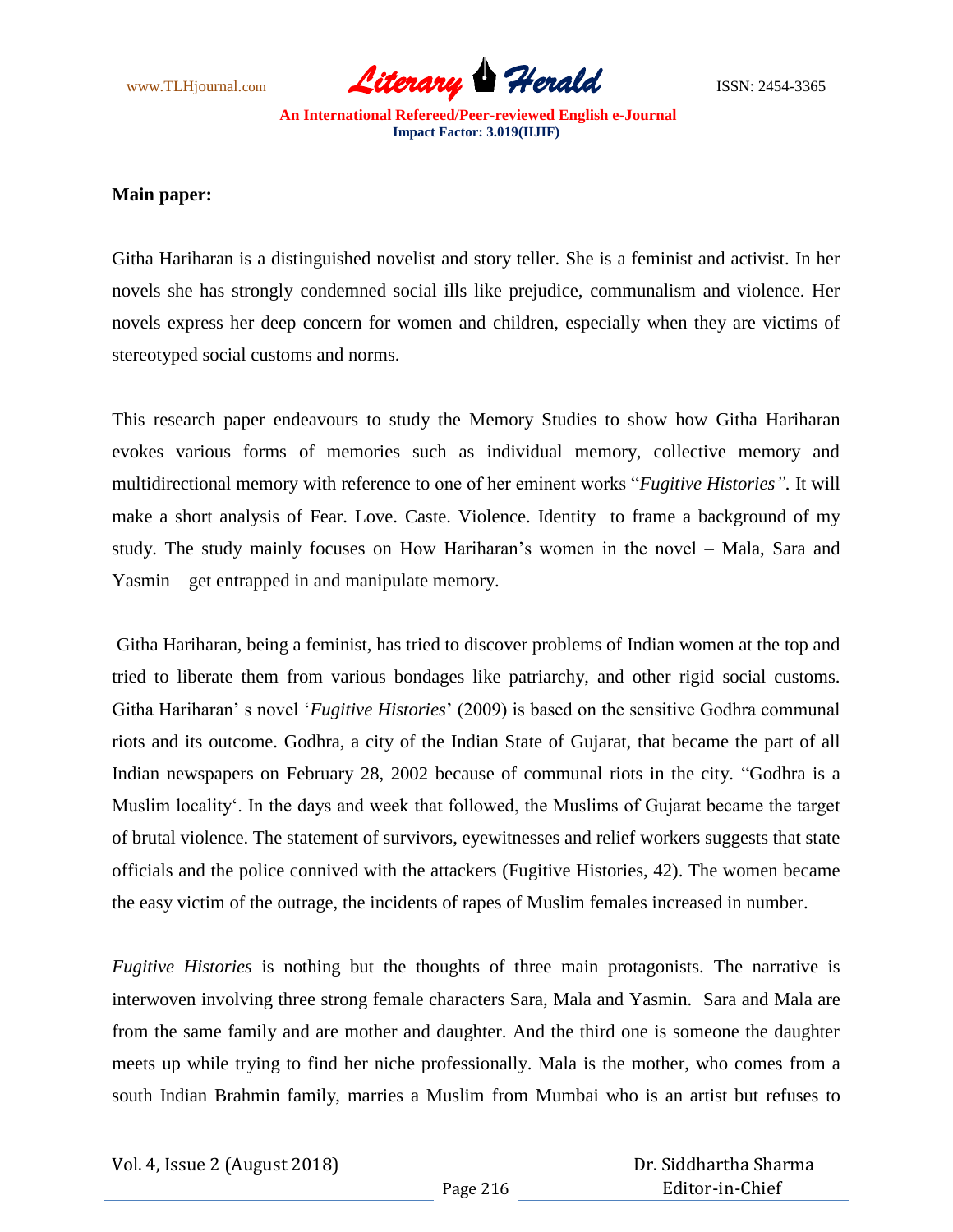

have any religious identity in order to desires for her true freedom throughout his life. Sara her daughter is confused because she has many identities to choose from, hence as she is trying to settle with one identity like her brother.

The novel is divided into three parts, titled as 'Missing Persons', 'Crossing Borders' and "Funeral Rites" respectively. Mala leads a puzzling life after the death of her husband Asad. She lives in the illusions of Asad"s presence and connects with him through memories and his meaningful sketches. She frequently swims into the memory lane and remembers her pre pubertal days, when her grandmother Bala made her realize her incompleteness and emptiness of being without brother and above all of that being a female.

Sara is a strong female character who is trying to search for a space, womanhood a niche full of thought and expression. She also presents as a link between the three parts of the story and also a narrator of fictionalized real life incident which traumatized Gujarat in 2002. She lives in Mumbai with her roommate Nina. She leaves her job in exchange of her roommate's offer of imprisoning the experiences of Muslim women forced to leave their home after the Godhra massacre. Yasmin is the third strong female character, who is the witness of the massacres and the hate crime to which the veiled ladies of her sect became victim at the hands of Hindu extremists.

The first part of Fugitive Histories is titled as 'Missing Persons' refers to Mala's missing twin brother, and the loss of her husband Asad. Metaphorically it also refers to Yasmin whose brother Akbar also went missing after the Godhra riots. 'Missing is so bad, it's better than dead'.(136). Mala by way of the Asad"s sketches which she refer to as artistic diaries recollects her memorable past spent with Asad and introspects her existence without Asad. She creates a web of stories, which she narrates to her children Samar and Sara. These stories are told by her since "no one told Mala stories as she was growing up. Maybe this is why she hasn"t been able to outgrow them like her own children have".(12).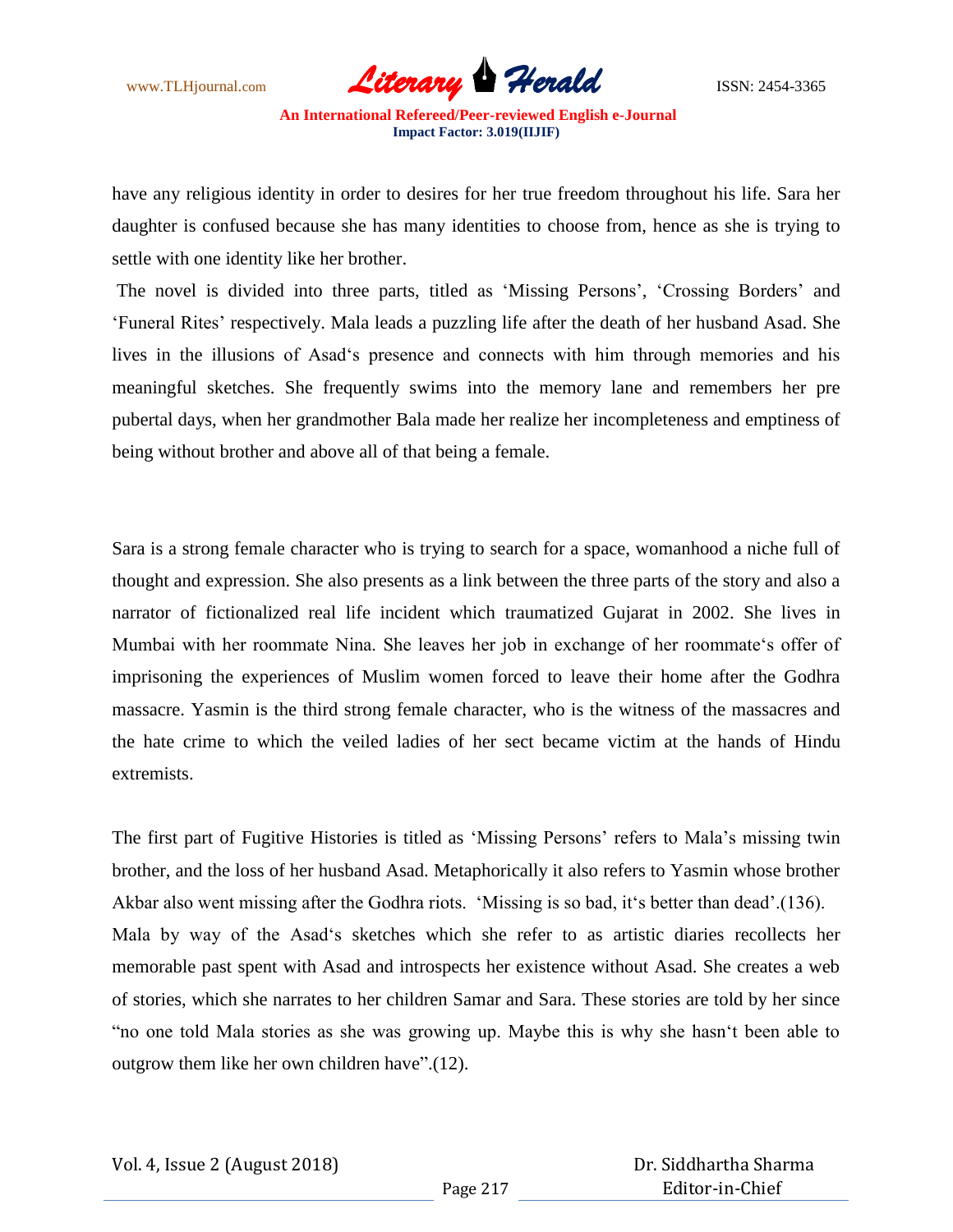

The second part of the novel is titled as 'Crossing Borders'. This part of the fiction involves Sara"s visit to riot affected Ahmedabad. She discusses the pathetic experiences of many Muslim ladies during riots and interacts with the teenage riot victim Yasmin. At the very beginning Yasmin appears to be a normal shy girl in her teens, but there lies a deep-sea of miseries remains inside into her mind. She has a past of her missing brother Akbar, present of heartbroken parents and a future full of uncertainties. "…there"s something else coming after…there"s also the uncertainty of it, the waiting involved without knowing what. What comes after may be better, but it may also be worse(142)" . Yasmin no more believes in good fortunes or miracles coming on her way, infact she has lost hope that her brother will ever come back. But for the sake of her parent"s sake she still prays God for miracles.

Yasmin has lost two years of her studies, as her books and aspirations were burnt during riots, she doesn"t go to school anymore. Her mother along with other ladies is engaged in stitching clothes which is a means of livelihood for them. Her father having lost his business is now starting from the scratch. Sara and Yasmin find themselves relatable that"s why felt comfortable in each other"s company. Sara wants Yasmin to disclose her miseries . Sara finds through her interaction with the Muslim ladies that their children are no more attending the school. A woman called Zainab pours out her agony that how Muslim children have to face the disparity and bias, she tells Sara about her son Nasir"s incident, "My son left the school…we wanted him to study in the English medium school so he could be an engineer…but the principal was doing partition works. He'd ask Nasir in front of everybody else, —Aren't you from Pakistan? ...He kept calling my Nasir a terrorist till the child couldn"t bear it anymore (156)". The borders are drawn between 'us' and 'they', 'our' and 'their'. In her interaction with Nina another lady Reshma expresses the need of a school for their children, so that they can engage in studies away from religious dogmatism, struggle and prejudice, "they could"ve built another school instead of a big mosque. (156)".

The description of experiences voiced by the Muslim ladies to Sara and Nina are so pitiable, that the cassette players they have brought are not enough for the tale of unpacked emotions called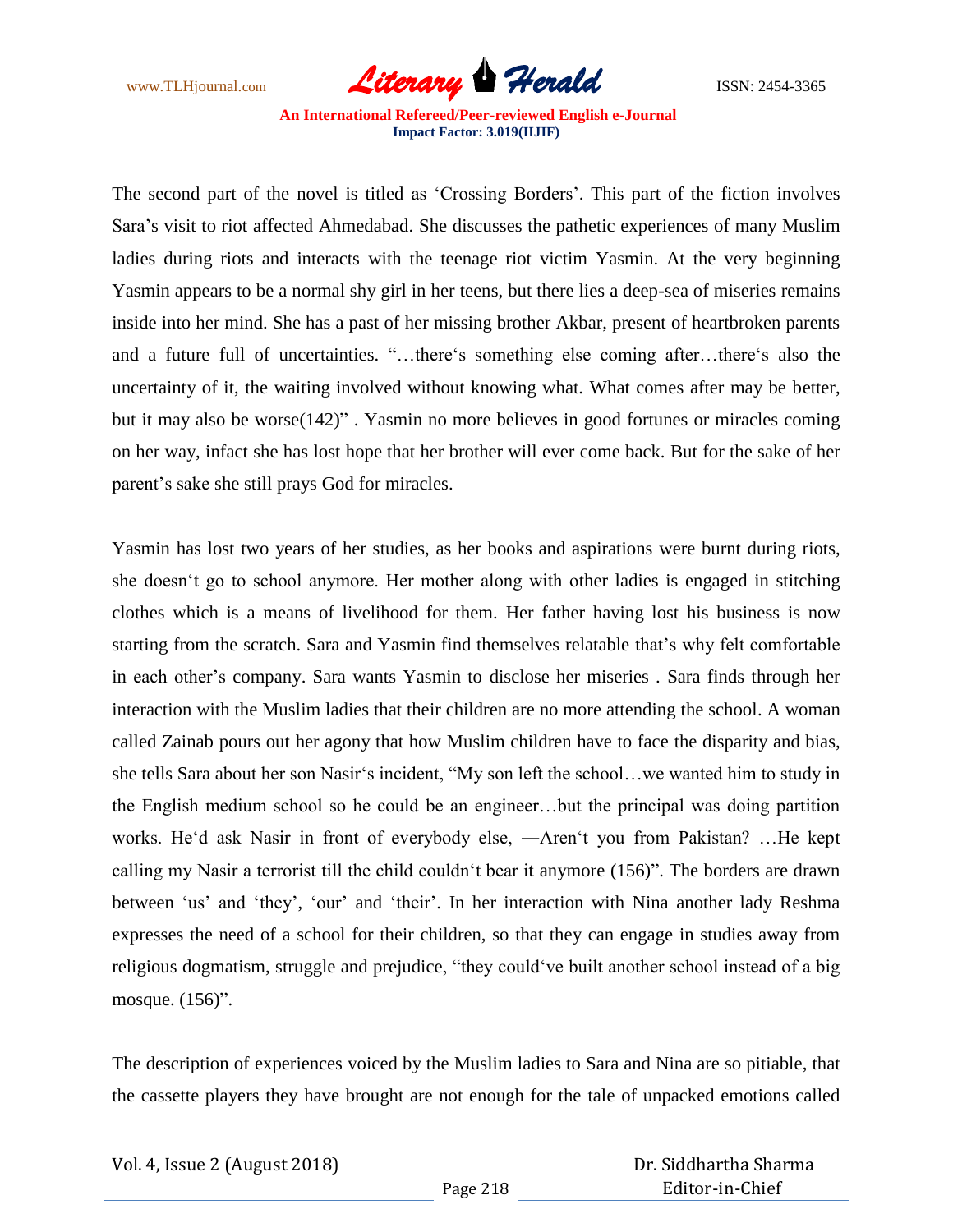

stories, "all the women and girls and the little boys in the room, have also become recording machines(158)". They narrate their accounts one by one, " We heard the crowd was gathering in our area…they had swords, pipes, hockey sticks, sodas lemon bottles, saffron flags …petrol bombs and gas cylinders…shouting "Kill them, cut them, burn them alive!...our men were killed... mothers and sisters raped. The bodies piled up...they had trishuls with them. They wore saffron cloth around their heads. There"s no mystery about who they were.(159). Sara feels completely broken on listening to their sad tales, and could understand what they might have gone through. Sara takes Yasmin to her old sweet home, where Yasmin breaks down and tells Sara about the incident which visits her as a nightmare every night in her dreams. She reveals with tears how she escaped being molested by middle aged man, her mother came in between. "Ammi covers Yasmin"s body with hers and begs. Ammi"s begging words make a breathless mess of prayer(144).In return the man attacked Yasmin with sharp weapon on her thigh. Before leaving, Sara makes a visit to the Sabarmati Ashram, sits by the side of the Sabarmati river , to recall "Ishwar Allah tere naam sabko sanmati de Bhagwan(175). The third part of the novel is titled as "Funeral Rights". Sara returns back to her home. She lives in distressing memories of the stories she heard. She comes across a strange voice stating that "Muslims in India have only two places: Pakistan and Kabristan(192)". She also sees in her dream her childhood friend Laila burnt alive and Yasmin getting molested. She visits Asad"s grave as if to fulfill her regard with floral offerings, a kind of tribute andto perform some funeral rites. Just on reaching the place she finds the irrelevance and uselessness of such rituals in the contemporary world where she is living. She gives the flowers and fifty rupees to a lady caretaker in the graveyard. Mala is also seen continuing with her chain of memorabilia without Asad. She creates a world through Asad"s sketches. She remembers a particular sketch captioned as ―Broken home sketched in February 2002.

## **Conclusion**

In *Fugitive Histories*, Geetha Hariharan has expressed the narrow canvas of Hindu Muslim dilemma coming from mixed parentage. But this is a dilemma that all the growing up people face, who have multiple identities, most commonly faced by children of immigrants to make the